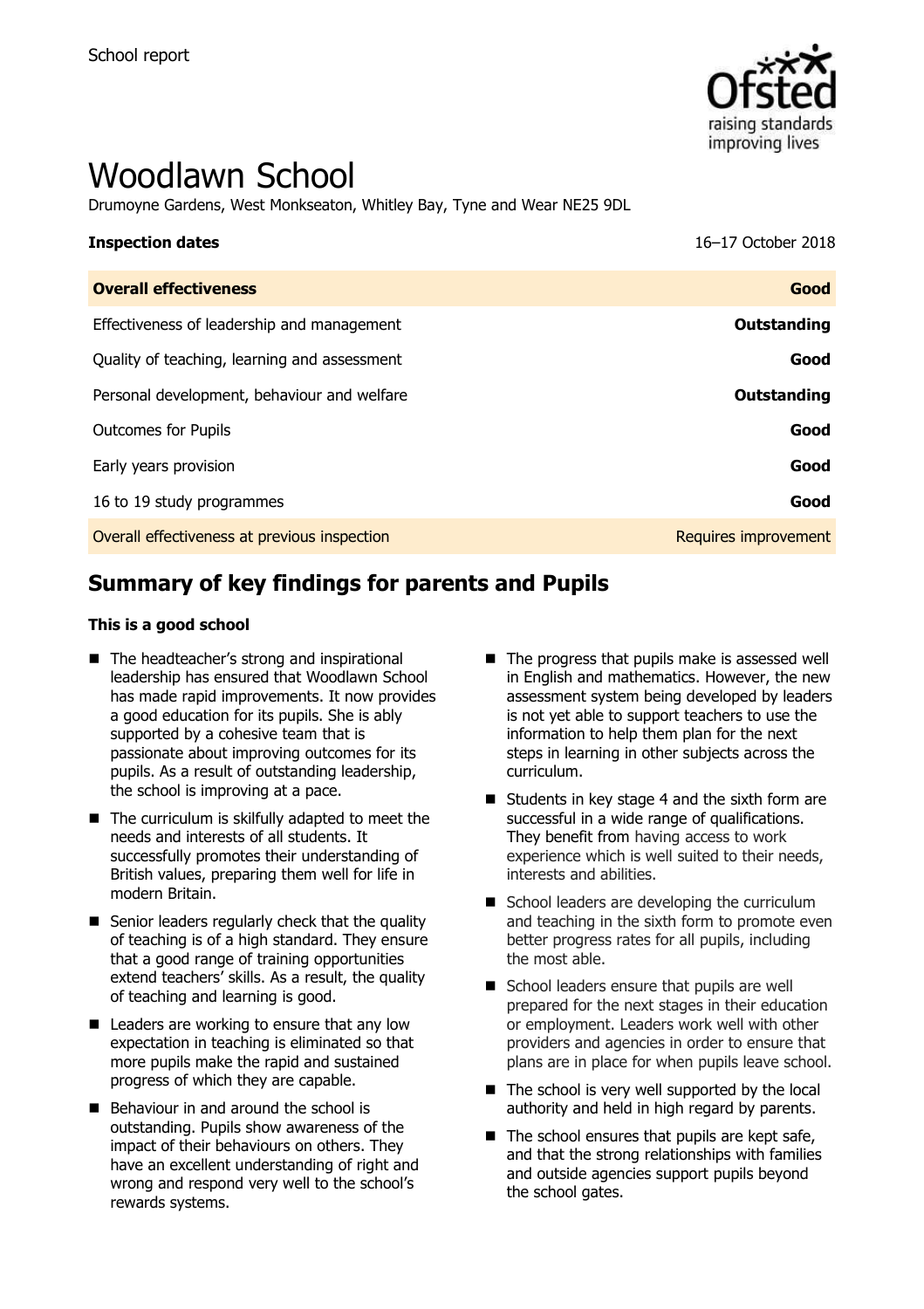

# **Full report**

### **What does the school need to do to improve further?**

- Improve the quality of teaching, learning and assessment by:
	- eliminating inconsistencies in the quality of teaching so that a greater proportion of pupils make excellent progress from their starting points
	- strengthening teachers' use of assessment information so that planning meets individual pupil's needs more effectively in other subjects across the curriculum.
- Improve the effectiveness of 16 to 19 study programmes by:
	- continuing to refine the curriculum on offer in the sixth form so that all pupils make rapid and sustained progress, including the most able pupils in the cohort
	- ensuring that all courses on offer are delivered to a consistently high standard.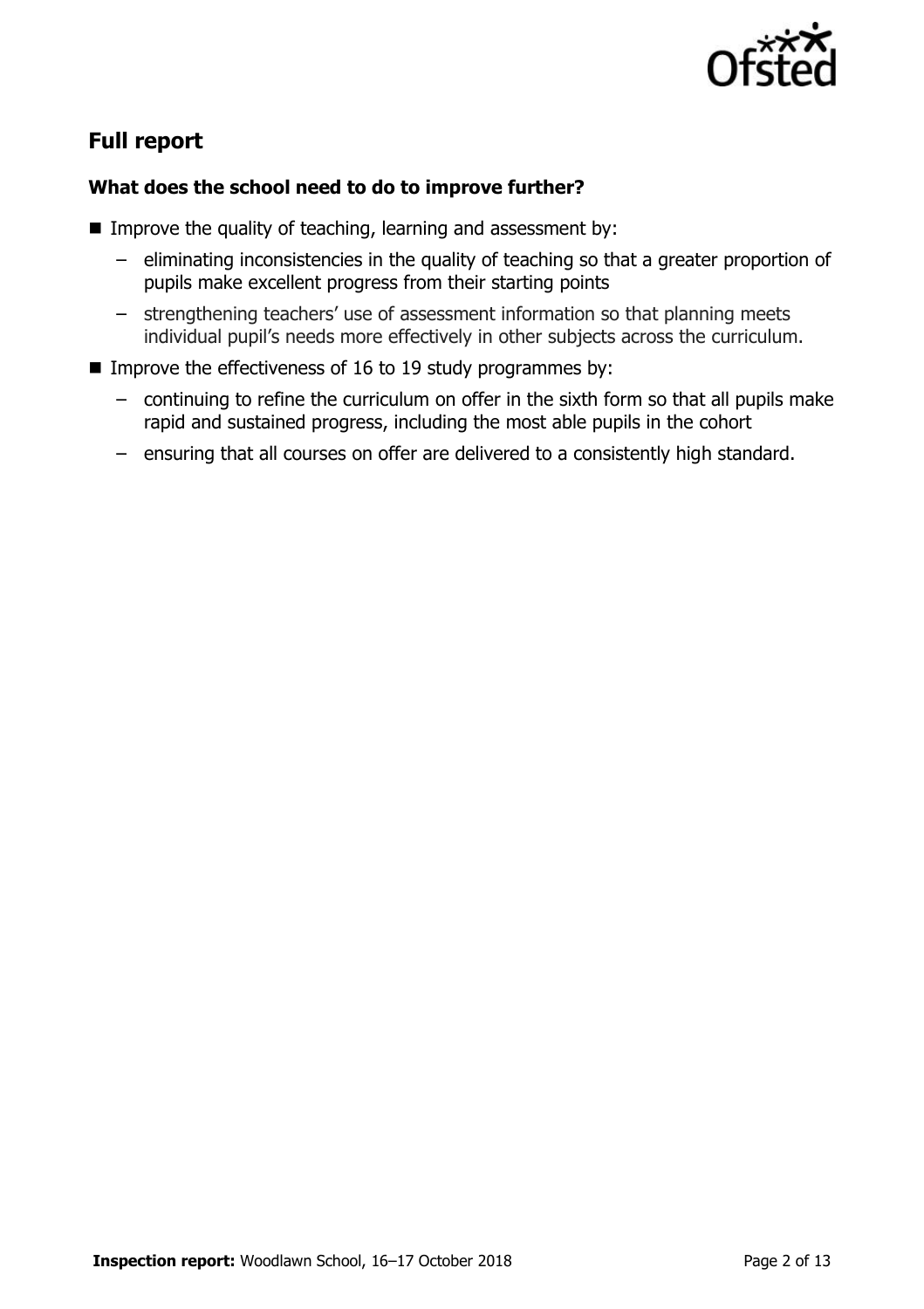

## **Inspection judgements**

#### **Effectiveness of leadership and management Constanding**

- The headteacher, senior leaders and governors have provided the inspiration for all staff to combine their considerable skills and talents in the pursuit of excellence in the school's work. As a result, the areas for improvement identified during the previous inspection have been fully addressed. This is now a good school.
- The headteacher, ably supported by her senior team, knows her school extremely well. She has an incisive understanding of the strengths of the school in addition to the areas that require further focus. As a result of this, improvement planning is top notch. She has galvanised her staff to work for the good of the pupils in her care. Not one stone is left unturned in the pursuit of excellence at Woodlawn. Consequently, the school is improving strongly.
- The school's curriculum is carefully designed to meet the needs of pupils, many of whom have significant barriers to their learning. As a result, pupils show enthusiasm for their learning. Within the school, there is a broad and balanced range of subjects. Equal opportunities are promoted well and all pupils have access to learning that they enjoy and find purposeful. All pupils leave school with some external accreditations because they benefit from effective and appropriate advice about their next steps.
- The school has excellent arrangements to promote British values within spiritual, moral, social and cultural aspects of the curriculum. These are threaded through different subject areas. For example, through opportunities provided by the pastoral team, pupils learn to be tolerant when talking through conflicts or disagreements that they might have had in school. Partnerships with parents, other support agencies and, particularly, with other local schools are very strong. They lead to highly effective support for families and pupils as well as the sharing of best practices between schools. Some pupils benefit from working with other schools to complete specific accreditations.
- Leaders regularly check on pupils' attendance, especially those who have come to the school with low or even non-attendance in their previous schools. Leaders work effectively to promote attendance through effective communication with families, offering timely support when needed. Information about behaviour incidents and positive handling of pupils are meticulously recorded. Interventions are consistently successful in turning around pupils who have had significant challenges.
- Senior and middle leaders are effective and work extremely well together to develop subject areas. Their incisive self-evaluation of where improvements were needed led them to develop programmes which help to inspire pupils in school. For example, the school's 100-year celebration work, completed by pupils, culminated in a celebration day which was enjoyed by staff, visitors and pupils alike. As a result, there have been improvements in the quality of education that inspectors can clearly see. For example, teachers and support staff ensure that pupils practise and improve their literacy skills through intervention programmes.
- Teachers' planning takes account of the data gathered in school and a wealth of information about individual pupil's abilities so that they make good or better progress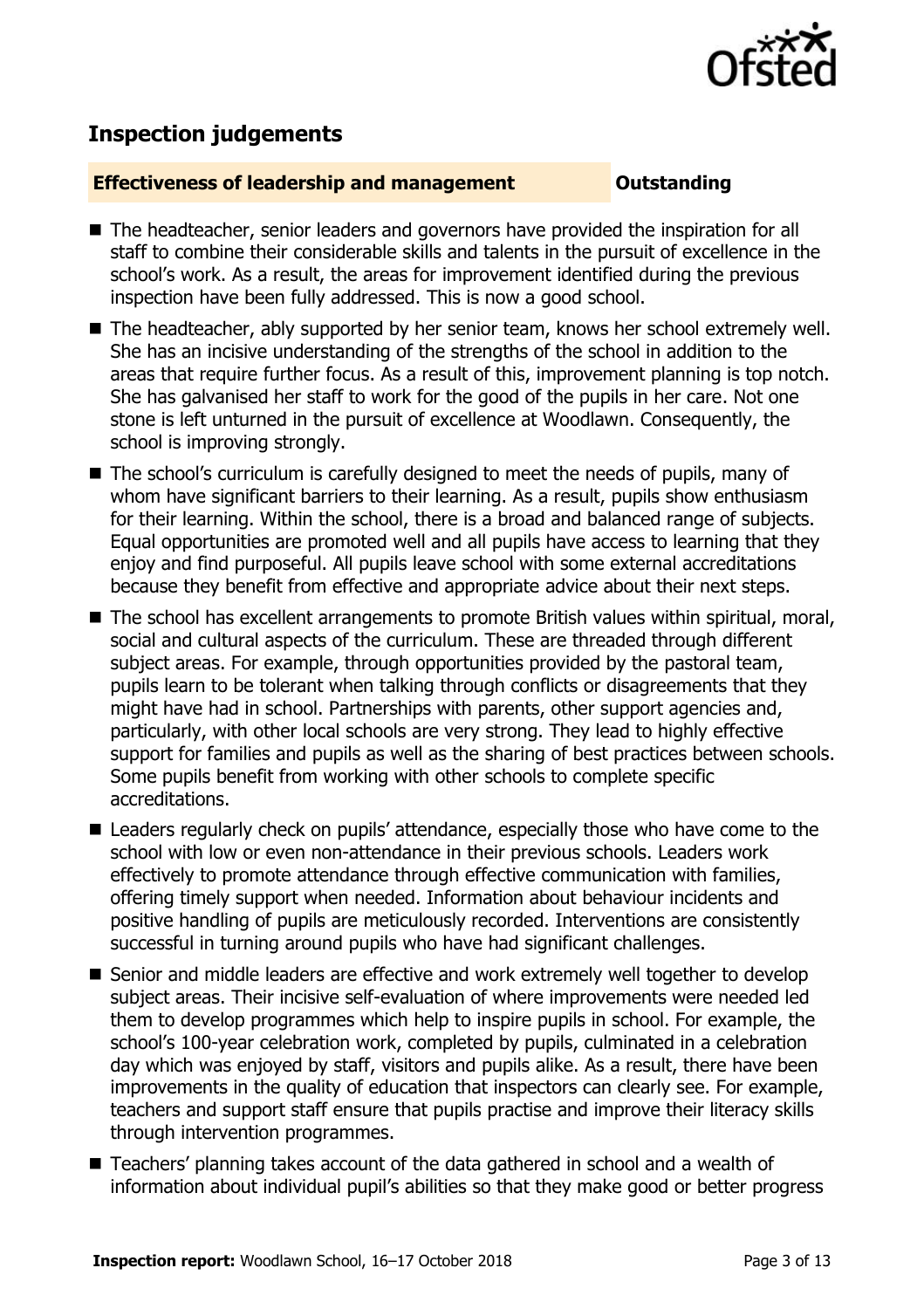

from their starting points. Governors and leaders are now very well informed about the patterns and trends in student outcomes.

- School improvement planning is thorough and comprehensive. There are targets in place in the school improvement plan to measure the school's success. Governors are regularly informed of the targets and the progress being made to meet them. A strength of school leaders and members of the governing body is the value that they place on the continuous professional development of all staff. Consequently, staff feel valued and better prepared to meet the complex needs of all of the learners in school.
- One parent's comment typified that of many, saying, 'The leadership of the school is superb and clearly puts the needs of the children right at the centre of its ethos. Leaders display fantastic levels of empathy and emotional intelligence when dealing with parents, carers and the children, which promotes reciprocal respect and appreciation for what they do.'

#### **Governance of the school**

- Governance is a real strength of the school because of the passion, professional backgrounds, knowledge and skills possessed by governors. They are well organised into different areas of responsibility. They are well informed about the school's performance by comprehensive reports given by the headteacher, in meetings and by presentations given by staff members.
- Governors hold the headteacher and her staff to account very effectively. They ask pertinent, challenging questions about incidents which have occurred in school, or when making decisions about additional funding for agreed projects. They also ensure that staff are held to account for their classroom performance when confirming decisions about salary progression.
- Safeguarding arrangements are secure and well monitored by a named safeguarding governor. This governor ensures that members keep up-to-date with safeguarding and safer recruitment training, for example.
- Governors ensure that school finances are purposefully used. For example, additional funding is used effectively to encourage pupils' participation in sport in the primary phase. Governors also keep close checks on pupil premium spending. They monitor the impact on outcomes for pupils who have received additional support in their reading and spelling, or who benefit from organised educational trips. They know that there are no apparent gaps in progress in mathematics and English between disadvantaged pupils and their peers.
- They have recently completed a governors' skills audit to identify further training needs. They attribute this to the timely and quality interventions which leaders have put in place, utilising the student premium funding.

#### **Safeguarding**

- $\blacksquare$  The arrangements for safeguarding are effective.
- The members of staff responsible for safeguarding have set about creating a culture where safeguarding permeates all aspects of the school's work. These leaders have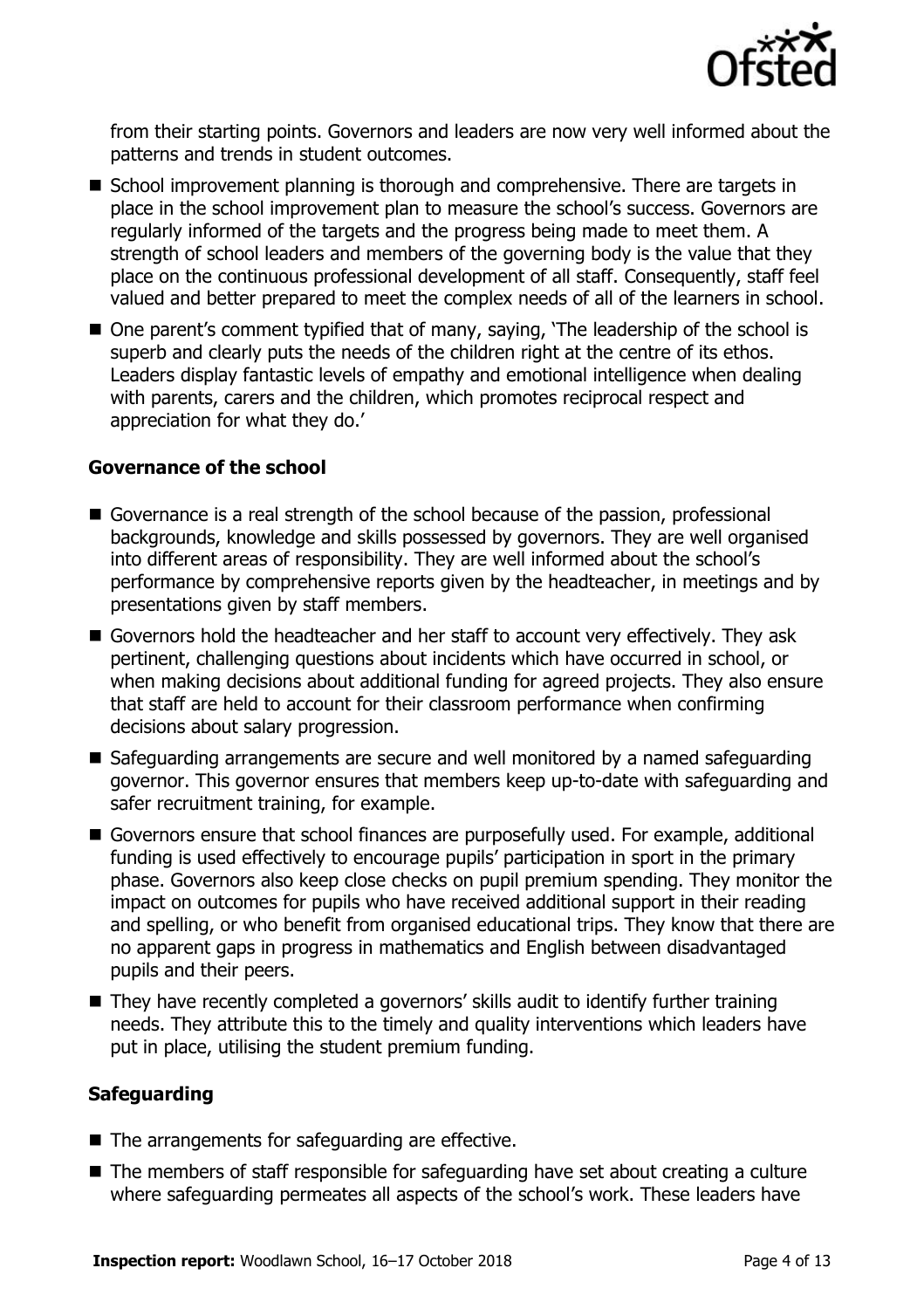

created highly efficient ways for members of staff to record and report concerns about the welfare of pupils. All staff know these procedures when reporting a concern, and they report all incidents diligently.

- The school's policies and procedures for safeguarding are comprehensive and take into account all recent guidance. This is also the case for risk assessments. Record-keeping and reporting in regard to multi-agency working are exemplary.
- Staff training around all aspects of safeguarding is of a very high quality, leading to staff being confident in this area of school life. They are fully informed on how to best keep children safe from harm.

#### **Quality of teaching, learning and assessment Good**

- Most pupils at the school learn well because they benefit from consistently good teaching across the curriculum. The vast majority of teachers have high expectations of what pupils can achieve, and they pitch learning at a level that provides appropriate challenge. Pupils, therefore, make good progress as a result of teachers' careful planning of learning.
- A small amount of teaching does not reflect high enough expectations of what pupils can achieve. As a result, the most able pupils sometimes make slightly slower progress than they are capable of because they are not challenged effectively.
- The majority of pupils have excellent attitudes towards learning. They work hard in lessons and are keen to do well. Lessons are purposeful and underpinned by very positive relationships between adults and pupils.
- Teachers use questioning skilfully to assess pupils' level of understanding and to challenge pupils to think more deeply. Many pupils find communication very challenging and the adults in school use various carefully considered methods to develop pupils' communication skills. There is a focus on developing the skills that pupils will need to be successful in examinations in classes where pupils access external accreditations.
- Teachers have a clear understanding of the individual needs that each pupil has in relation to their learning, emotional literacy, communication skills and possible medical needs. Teachers skilfully use this understanding to develop engaging lessons that are accessible for all pupils.
- Teachers' knowledge about pupils' progress, however, is not yet as comprehensive as they and the headteacher would like it to be. School leaders are continuing to develop a new assessment system which they feel will better match their curriculum. They aim to help staff and governors to develop a deeper understanding of the progress of all children across the curriculum.
- Leaders and teachers are aware that these new systems require further development to ensure that all staff have a clear understanding of the progress being made, how this can be measured across the curriculum and how this information can help them to better plan the next steps in learning for each pupil.
- Teachers set regular homework for pupils. This homework generally reflects the individual and often complex needs of the pupils.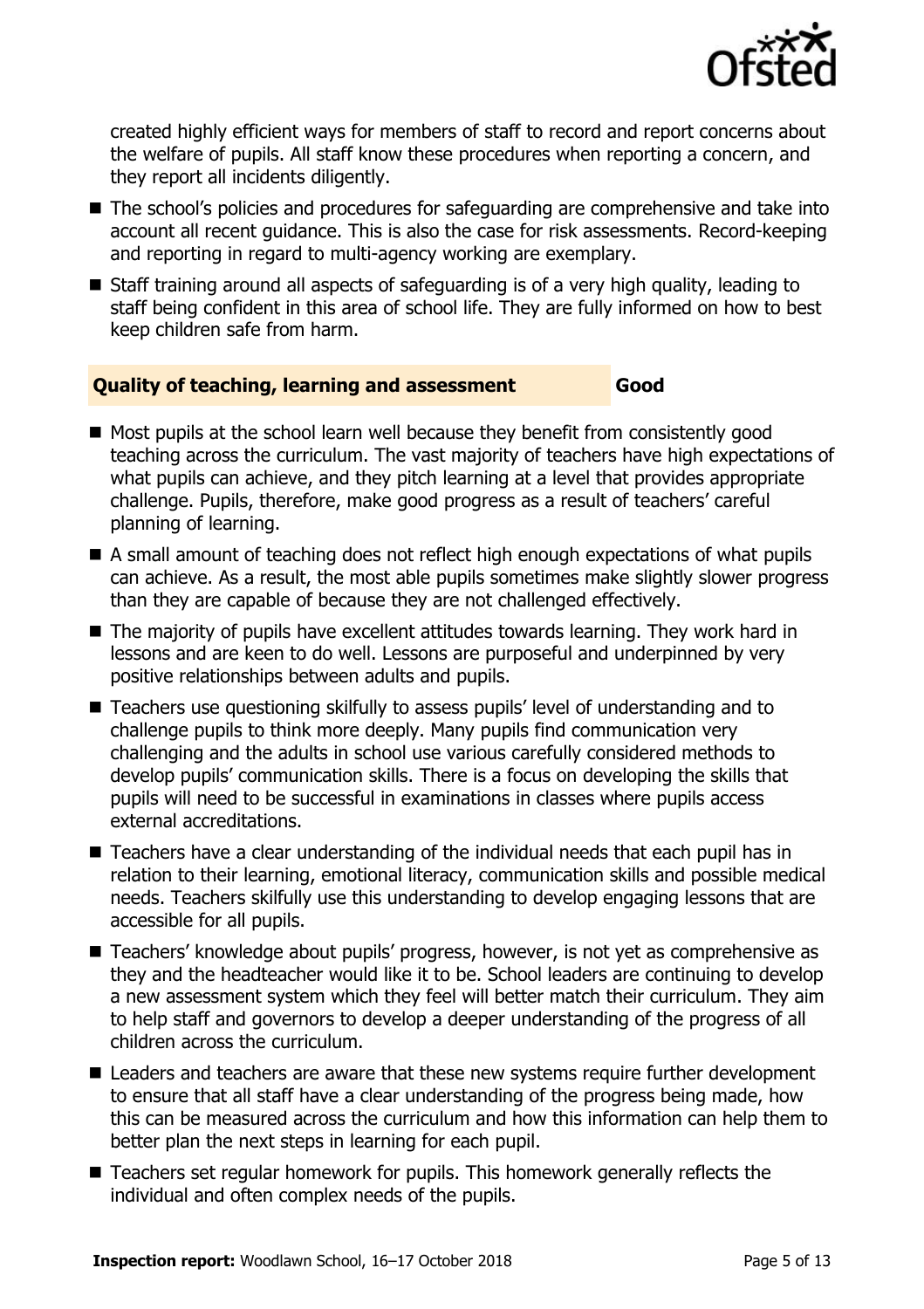

- Teaching assistants provide effective targeted support for those pupils identified as needing extra help. They work closely with teachers to agree on the best ways to support pupils, and they use strong subject knowledge to move pupils on in their learning. Pupils respond well to this support, and there is a consistent focus on helping all pupils to become resilient, independent learners. Particularly effective reading intervention programme work was observed during the inspection. This work was also reflected in the strong progress data shared with inspectors.
- Some teaching is strikingly effective. Here, teachers knit together their understanding of the needs of individual pupils and push them on in their learning effectively. Not all teaching is quite at this level. School leaders are aware of this inconsistency and are striving to make all teaching as good as the best found at school.

#### **Personal development, behaviour and welfare <b>COU** Outstanding

#### **Personal development and welfare**

- The school's work to promote pupils' personal development and welfare is outstanding.
- **Pupils of all ages say that they feel safe in school. During arrivals at school, departures** at the end of the day, travelling around school and during breaktimes and lunchtimes, pupils behave very safely.
- Members of staff welcome pupils into school and pupils, in return, respond positively to the very welcoming environment. For pupils who can find coming into school challenging, or for those who have had a distressing or difficult morning, pastoral staff are on hand to talk through any concerns. These discussions support pupils' spiritual, moral, social and cultural development because pupils are encouraged to join in discussions about taking responsibility for their actions or helping others.
- **Pupils who are potentially vulnerable are particularly well looked after. They receive** high levels of personalised support, and they form positive relationships with members of staff. The school works effectively with external agencies to ensure that pupils receive specialist support when necessary. This is a school where pupils feel welcome and safe. Bullying is very rare at the school and pupils report that, when it does occur, it is dealt with fairly and decisively by members of staff.
- Leaders regularly seek pupils' views about school life. Questionnaire analysis shows that all pupils have positive attitudes and value the support provided by staff. This positive view becomes more noticeable the longer pupils remain at the school. Pupils interviewed said that they know that there are some pupils who display challenging behaviour, but pupils are confident that staff deal with any issues quickly and appropriately. Pupils can explain how to keep themselves safe in ways appropriate to their levels of understanding.
- **Pupils' attendance is strong given the complex needs of pupils and the need for regular** medical appointments or hospital admissions. There are many examples of the positive impact that school staff and other agencies have had on improving individual pupils' attendance. Parents spoken to said that the school does everything it can to work with families in support of improved attendance and behaviour, for example through communication with families and other agencies.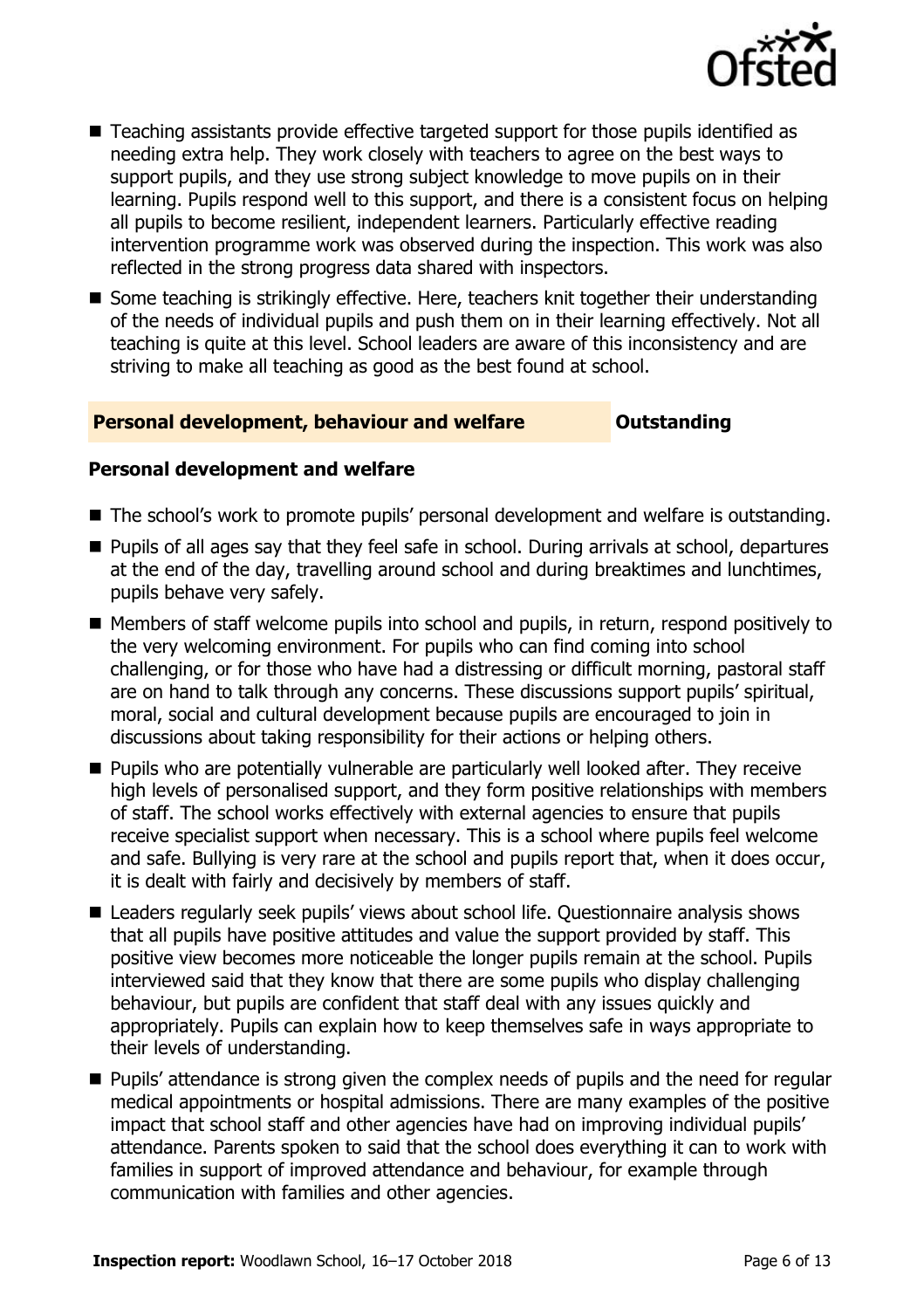

■ Staff and pupils are committed to promoting equality. There is carefully considered teaching around sex and relationships. This sensitively takes into account the individual pupil's age and capacity for understanding. Tolerance and respect for different families and cultures permeates the school curriculum.

#### **Behaviour**

- The behaviour of pupils is outstanding.
- **Pupils behave impeccably in classrooms and when moving around the school. In** lessons, their level of focus is impressive. They are committed to their learning and want to do their very best. They work well together and show the highest level of respect towards each other and towards members of staff.
- The staff and pupils have strong trusting relationships. Positive role modelling and focused programmes of work are helping pupils who find social communication challenging to develop the skills they will need in the future.
- The staff team is exceptionally skilled and sensitive to individual needs so that any incidents are managed swiftly and calmly. This ensures that the focus remains securely on the importance of learning and on attending lessons. Consequently, pupils rapidly improve their behaviour for learning soon after they come to the school.
- **Pupils move about the school responsibly. Pupils of all ages were polite and engaging** when speaking to the inspectors in school.
- Staff share information about pupils frequently. They refine their approaches and lesson plans to accommodate any individual needs. Pupils recognise that staff 'go the extra mile' to support them in their learning and behaviour.

#### **Outcomes for Pupils Good**

- **From their starting points, pupils make good progress overall, including in reading,** writing and mathematics.
- **Pupils' efforts in lessons and group work ensure they make good progress. In reading** and communication lessons, for example, pupils were engaged and motivated to complete their tasks. Pupils knew exactly what it was that they had to achieve for each task. Their efforts were recorded so that the assessment of pupils' progress was instant. This kept them on task and ensured that their progress was good.
- Achievement in reading is good. Pupils make good progress with their reading skills during their time at the school as a result of effective support. School books are used well to encourage a love of reading. Those who find reading very difficult are supported well to make good progress. Pupils follow their interests when choosing their reading material.
- There is very little difference in the progress that different groups of pupils make. Inspection evidence, along with pupils' work, confirms that all groups of pupils are making at least good progress. For example, disadvantaged and non-disadvantaged pupils achieve equally well over time. In addition, individual support is helping pupils who have the most complex needs to make very strong progress indeed.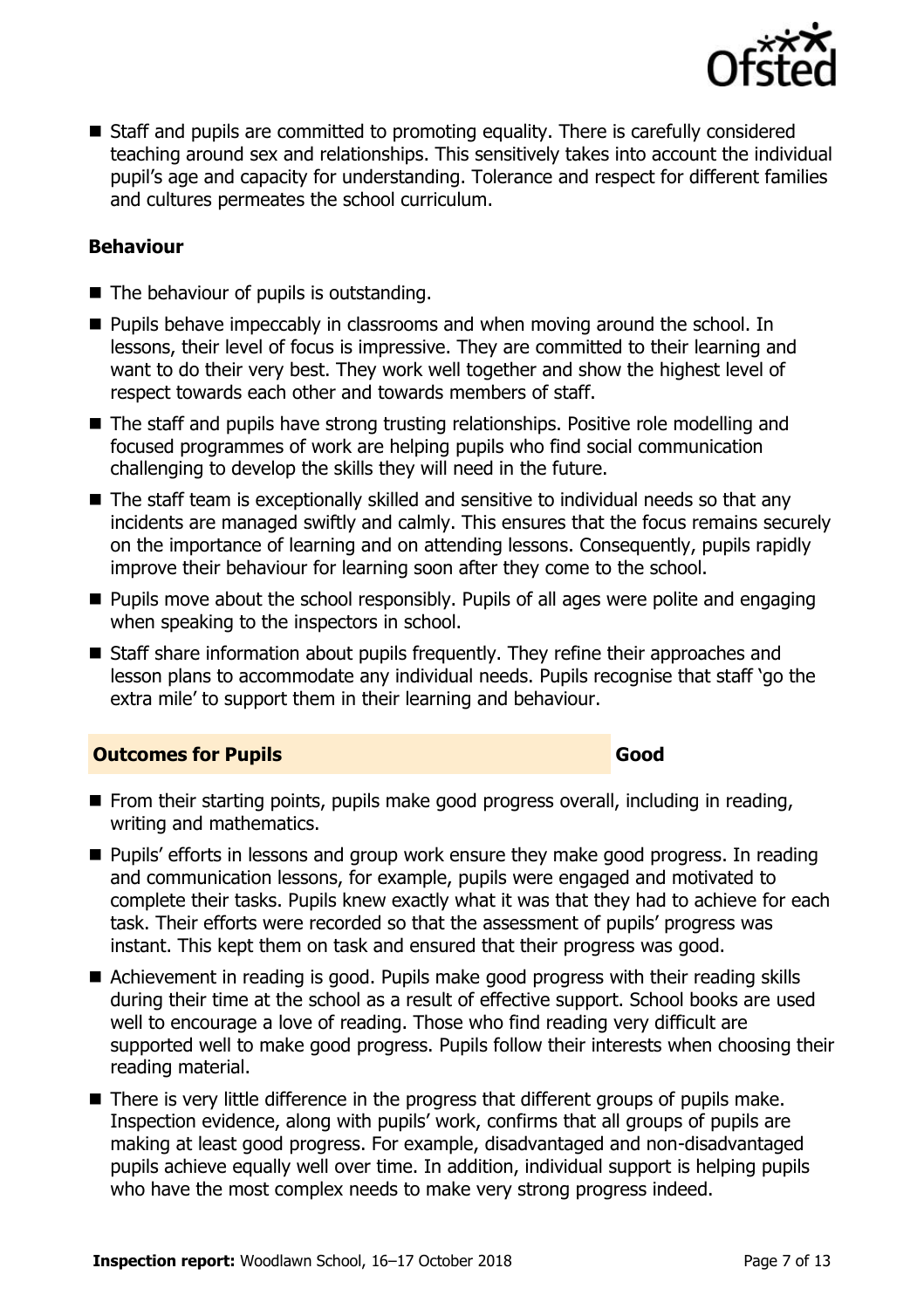

- Some pupils work closely with different support staff, nurses, therapists or pastoral staff to achieve the best that they possibly can.
- $\blacksquare$  By the time pupils reach the end of Year 11, they have made good progress during their time at school. Many pupils access some accreditation and a small number of pupils access GCSE courses. School leaders have ensured that effective transition arrangements are in place so that they continue to the next stage in their education in a seamless fashion.
- One parental comment reflected the feelings of many, saying that: 'The teaching and support staff show great amounts of energy, motivation and a will to ensure that all of the children succeed in whatever they are doing.'
- $\blacksquare$  However, progress in some areas has not been in line with the expectations of the school leaders. The school has made efforts to address this by developing intervention programmes and offering support in specific areas of school. These timely responses to their own internal moderation systems has led to progress now being nearer to that expected by the school leaders.
- Over time, there is more variation in the outcomes for pupils within the secondary age pupils. The interventions put in place have reduced the variation and have led to consistently good progress. Further focus on the progress for the most able pupils in school is needed so that they can make more rapid and sustained progress over time.

#### **Early years provision Good Good**

- The provision for children in Reception is effective and is led and managed well. This has a positive impact on how well children learn.
- Teaching is consistently good or better. As a result, children make consistently good progress in their learning. Staff plan a good range of imaginative and interesting activities both inside and outside the classroom environment. These activities reflect the needs of the children and promote independence when appropriate.
- Children arrive in the Nursery with very complex special educational needs. The adults in the setting gather a wealth of information to help them to assess the needs of each individual child. Using this information, they plan activities which help the children to make progress in all aspects of their learning.
- Children are very well cared for. Staff ensure that children are safe and that their behaviour is good. For those children who display behaviour which challenges, staff are skilful in promoting more positive behaviour choices. During the inspection, parents commented on how well the needs of their children are met.
- Children are keen to greet new adults to the area and displayed delight in the experiences on offer in the classroom
- When appropriate, staff teach children early reading skills effectively, and they are taught well. They provide highly imaginative teaching of letters and sounds to which children respond exceptionally well.
- The progress that children make in school is checked carefully to see if any additional support is needed and to build on the learning from earlier lessons.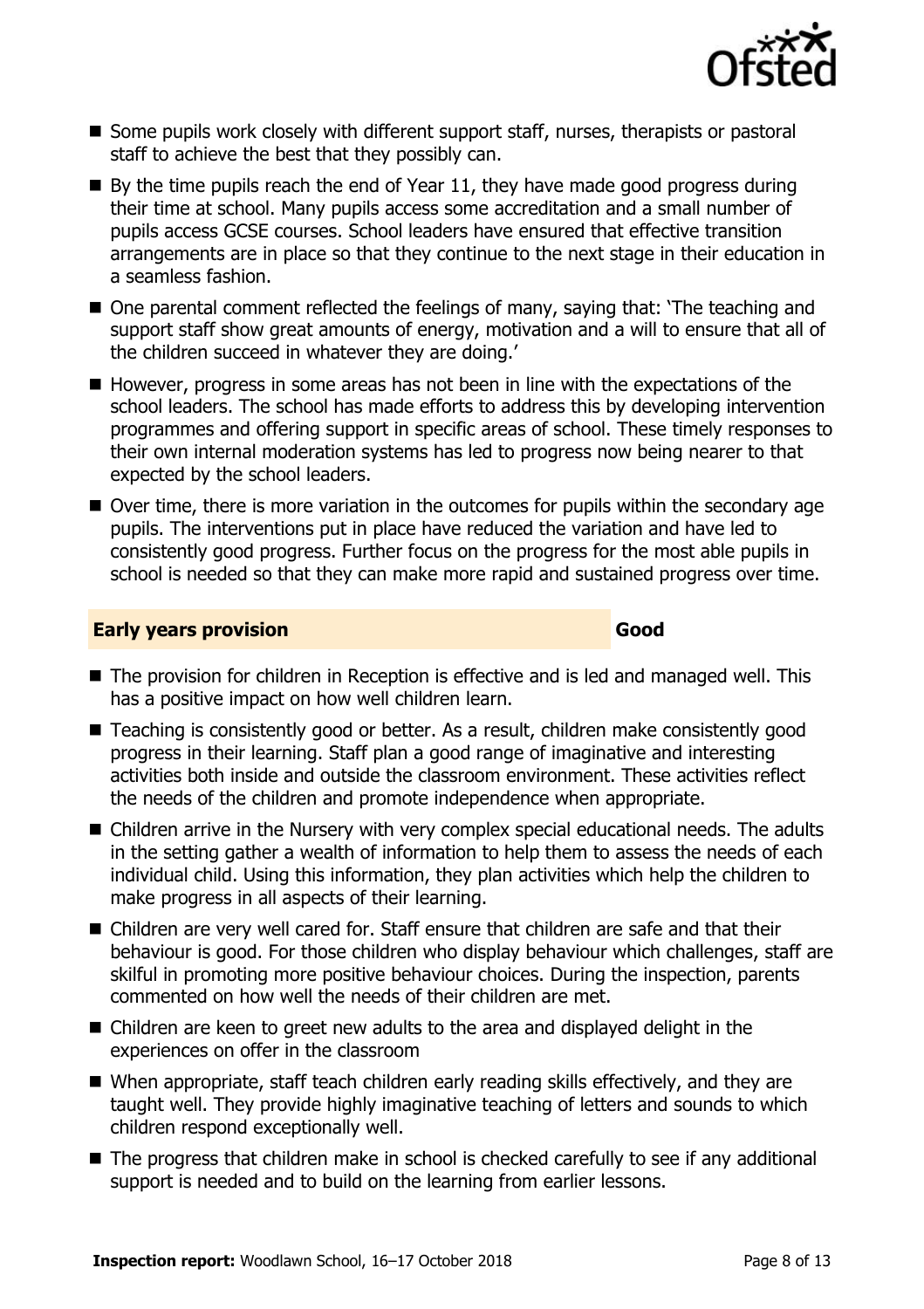

■ Parents are actively encouraged to be involved in the assessment of their child. However, school leaders are developing ways to help families share a deeper involvement in information around developmental steps which could support the teachers to have a much clearer understanding of the child's progress.

#### **16 to 19 study programmes Good**

- The quality of provision in the sixth form is improving strongly. Leaders are fully aware of the strengths of the sixth form, in addition to the areas that require further focus. As a result of this incisive evaluation, plans for improvement are fit for purpose and of a good quality. The deputy headteacher, who is responsible for the sixth form, can already point to where the quality of education on offer has improved markedly since the time of the last inspection. Students receive a good standard of education in the sixth form at Woodlawn.
- School leaders have ensured that the curriculum on offer meets the needs of individual students more effectively than in the past. There have been changes to the courses that students follow in order to hone their literacy and numeracy skills, for example. Students' wider skills are developed through a focus on independent travel, sporting activities, or community projects.
- However, changes to the curriculum are relatively new. School leaders have plans to refine this as students progress through their courses. These refinements are intended to ensure that students get the most benefit from their time in sixth form. School leaders are aware that some aspects of the curriculum are delivered more effectively than others. Inspectors judge that, on occasion, higher attaining students could be pushed further in their learning.
- Teaching is characterised by positive relationships and a strong focus on learning between students and adults. Teachers are increasingly effective at spotting exactly what individual students understand and can do and plan for their next steps accordingly. Where learning is strongest, teachers capture the imagination of students while ensuring that they are challenged to make gains in their learning.
- Students are very proud of their school and have the greatest of faith in their teachers. They support one another and work well together. Students know the importance of keeping themselves healthy and know how to stay safe. For example, they understand the benefits and dangers of surfing online
- $\blacksquare$  Students enjoy participating in community events and schemes. During the inspection, students were observed developing mosaic tiles and mobiles using recycled bottle tops in order to decorate a local community nursery. They talk animatedly about residential visits and the school prom. Students in the sixth form are punctual and attend school regularly.
- School leaders ensure that students are well prepared for the next stages in their education or employment. Leaders work well with other providers and agencies in order to ensure that plans are in place for when pupils leave school. Students have access to work experience which is well suited to their needs, interests and abilities. The sixth-form offer is compliant with the requirements of 16 to 19 study programmes.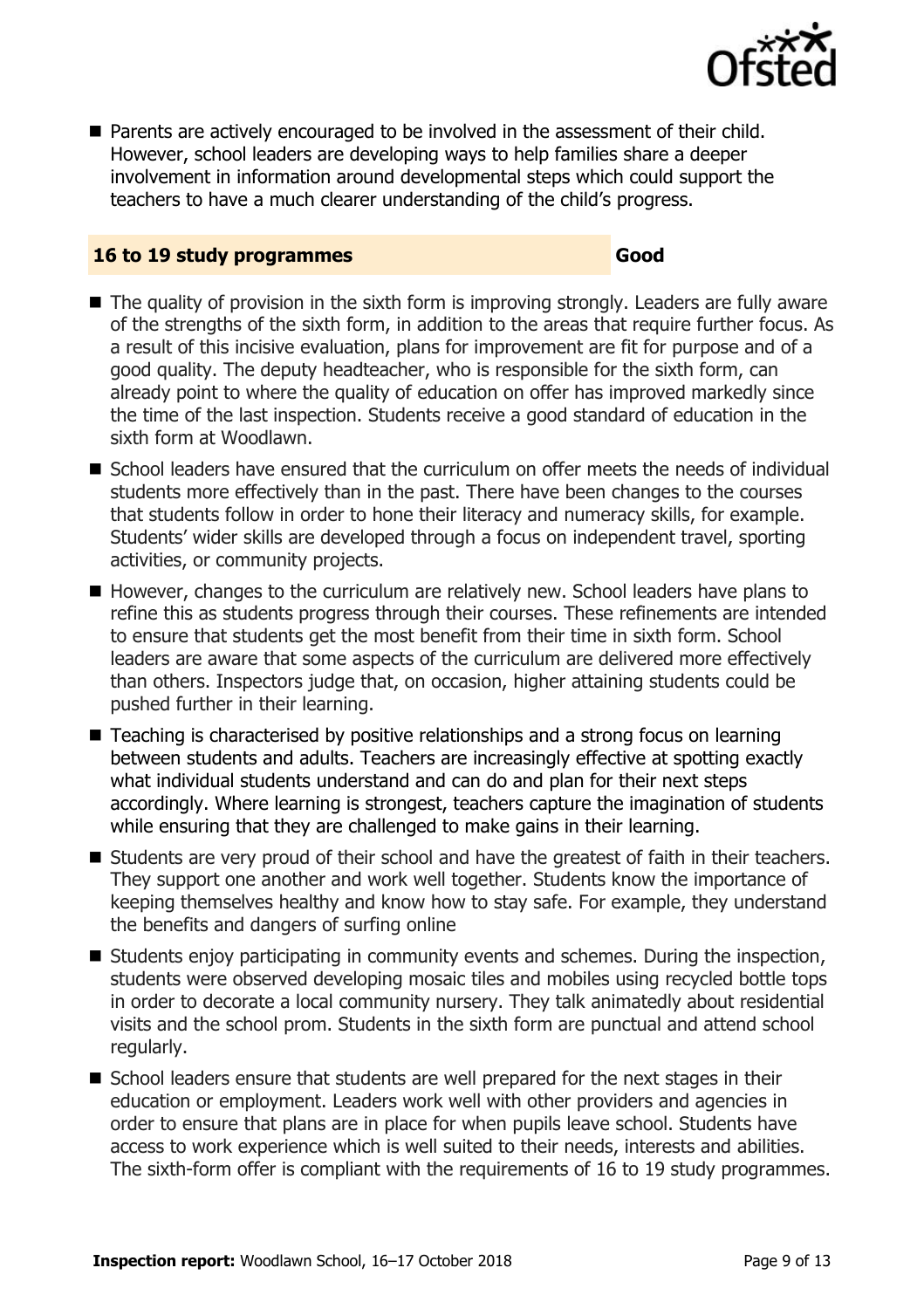

# **School details**

| Unique reference number | 108652         |
|-------------------------|----------------|
| Local authority         | North Tyneside |
| Inspection number       | 10047877       |

This inspection of the school was carried out under section 5 of the Education Act 2005.

| Type of school                                           | Special                       |
|----------------------------------------------------------|-------------------------------|
| School category                                          | Foundation special            |
| Age range of Pupils                                      | 2 to 18                       |
| <b>Gender of Pupils</b>                                  | Mixed                         |
| Gender of Pupils in 16 to 19 study<br>programmes         | Mixed                         |
| Number of Pupils on the school roll                      | 105                           |
| Of which, number on roll in 16 to 19 study<br>programmes | 19                            |
| Appropriate authority                                    | The governing body            |
| Chair                                                    | Mrs Hilary Harrison           |
| Headteacher                                              | Mrs Gill Wilson               |
| Telephone number                                         | 01916 432 590                 |
| <b>Website</b>                                           | http://www.woodlawn.org.uk    |
| <b>Email address</b>                                     | woodlawn@northtyneside.gov.uk |
| Date of previous inspection                              | 11-12 May 2016                |

### **Information about this school**

- The school provides education for pupils with a range of special educational needs, including moderate learning difficulties, profound and multiple learning difficulties, physical and medical disabilities and sensory impairments.
- All pupils attending the school have an education, health and care plan or are under assessment for a plan.
- A multi-disciplinary team, which includes speech and language, physiotherapy and health professionals is based at the school.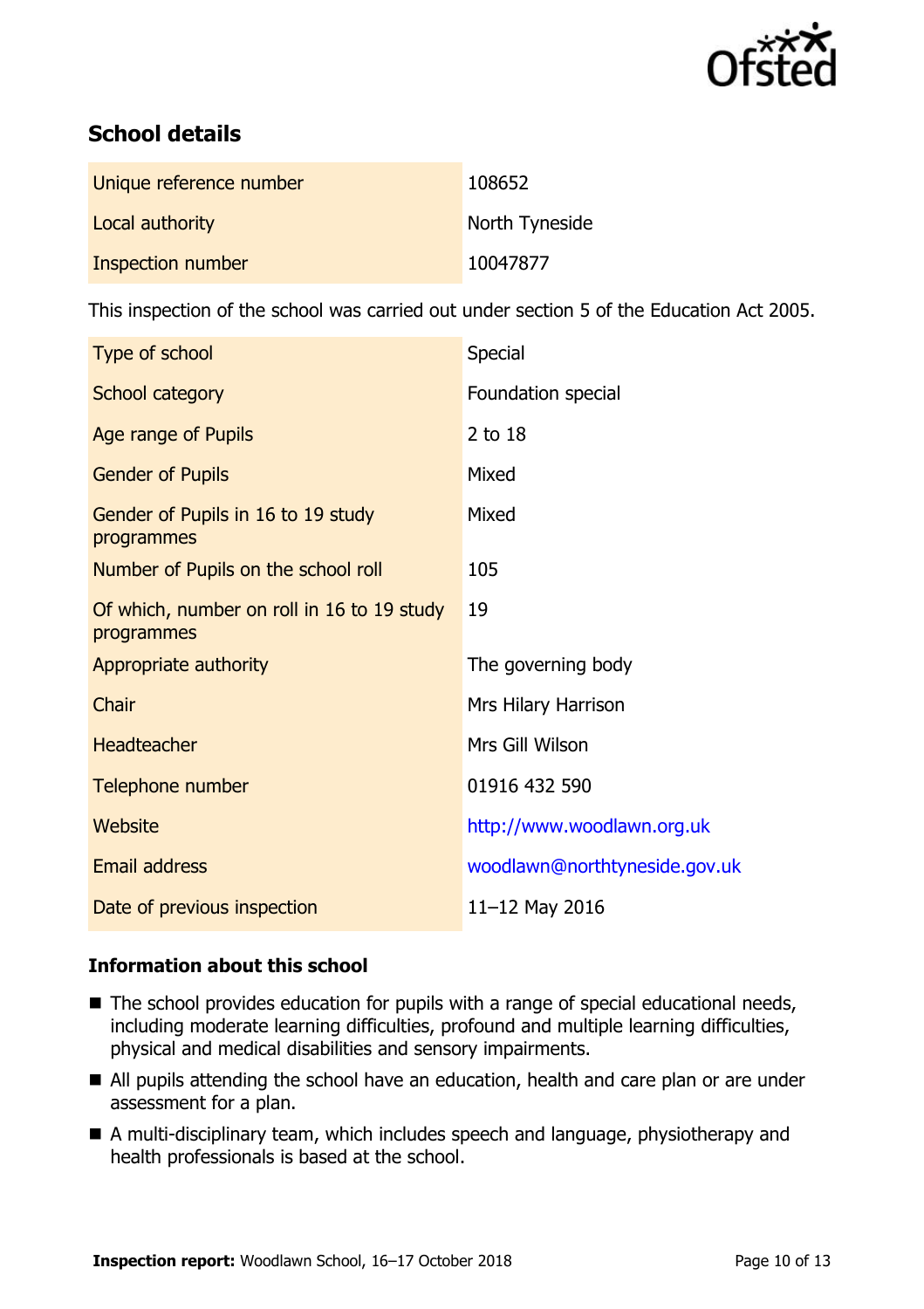

- The proportion of pupils looked after by local authorities and those supported by pupil premium is much higher than average. Most pupils are White British. A small proportion speak English as an additional language.
- **Pupils are organised into class groups based on area of primary need and compatibility** with their peers.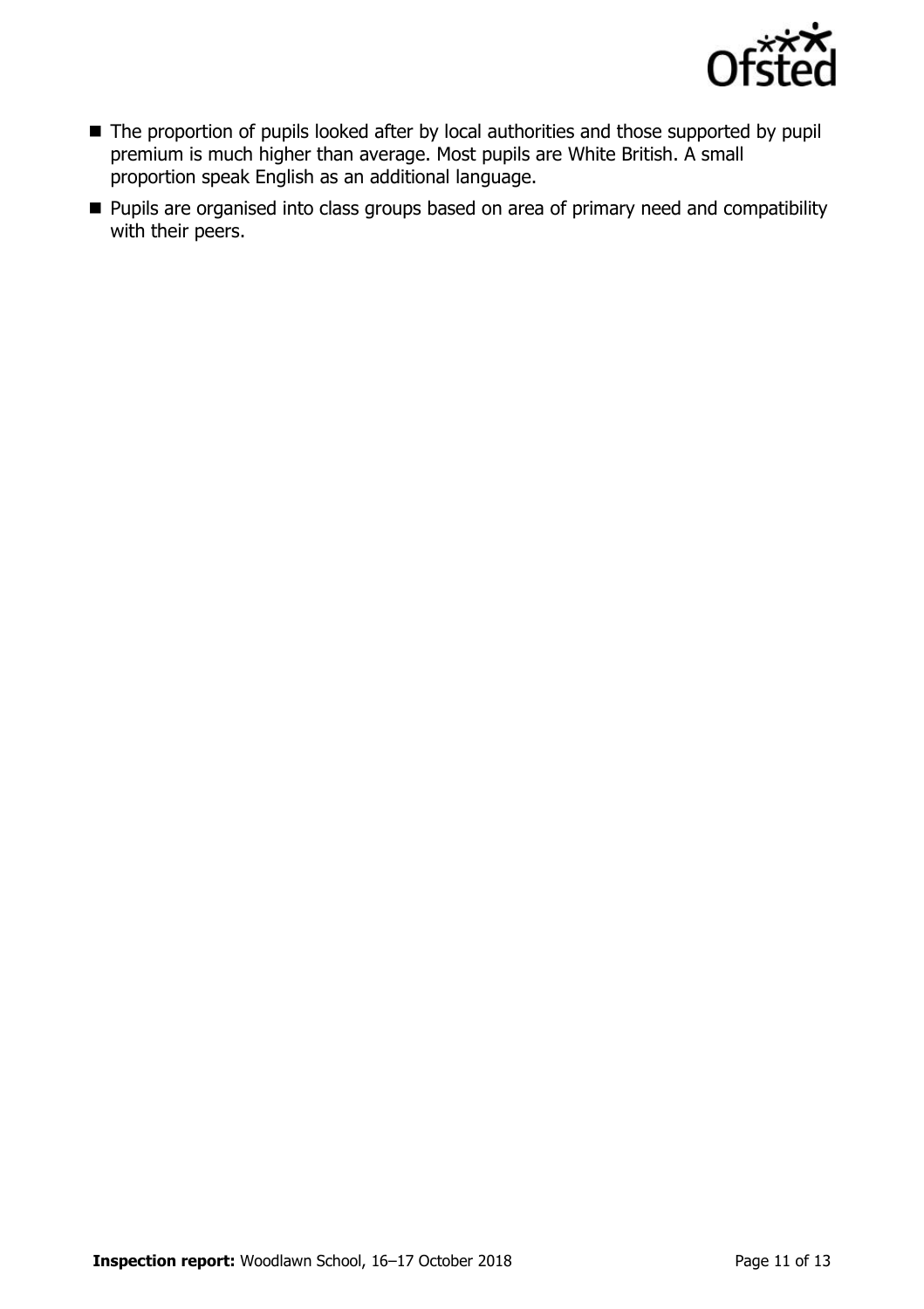

# **Information about this inspection**

- Inspectors jointly observed learning throughout school with members of the school senior leadership team, including the observation of reading intervention sessions. This included early years and sixth-form classes.
- Pupils in Years 3, 8 and 11 read to an inspector.
- $\blacksquare$  Meetings were held with senior and middle leaders, with members of the governing body, the school improvement partner and with two groups of pupils. Informal discussions were also held with staff and pupils around the school.
- **Inspectors observed pupils' conduct around school in lessons, at breaktimes and over** lunchtime.
- Inspectors took into account the 36 responses to Ofsted's online parent questionnaire, Parent View, as well as results from the school's own pupil survey. Questionnaires from 26 staff were considered.
- The inspection team looked at a range of documents, including work in pupils' books and files, records of pupils' progress over time, attendance and behaviour records, records on the monitoring of teaching, reports to the governing body, governing body minutes, safeguarding information and information on the impact of pupil premium, sports funding and Year 7 catch-up funding.
- Inspectors also scrutinised how leaders evaluate the schools effectiveness, their plans for improvement, and their important policies and procedures.
- Leaders also shared examples of different celebration days and events which have happened in and around school.

### **Inspection team**

Catherine Garton, lead inspector **Catherine Carton**, lead inspector

**Michael Wardle Her Majesty's Inspector**